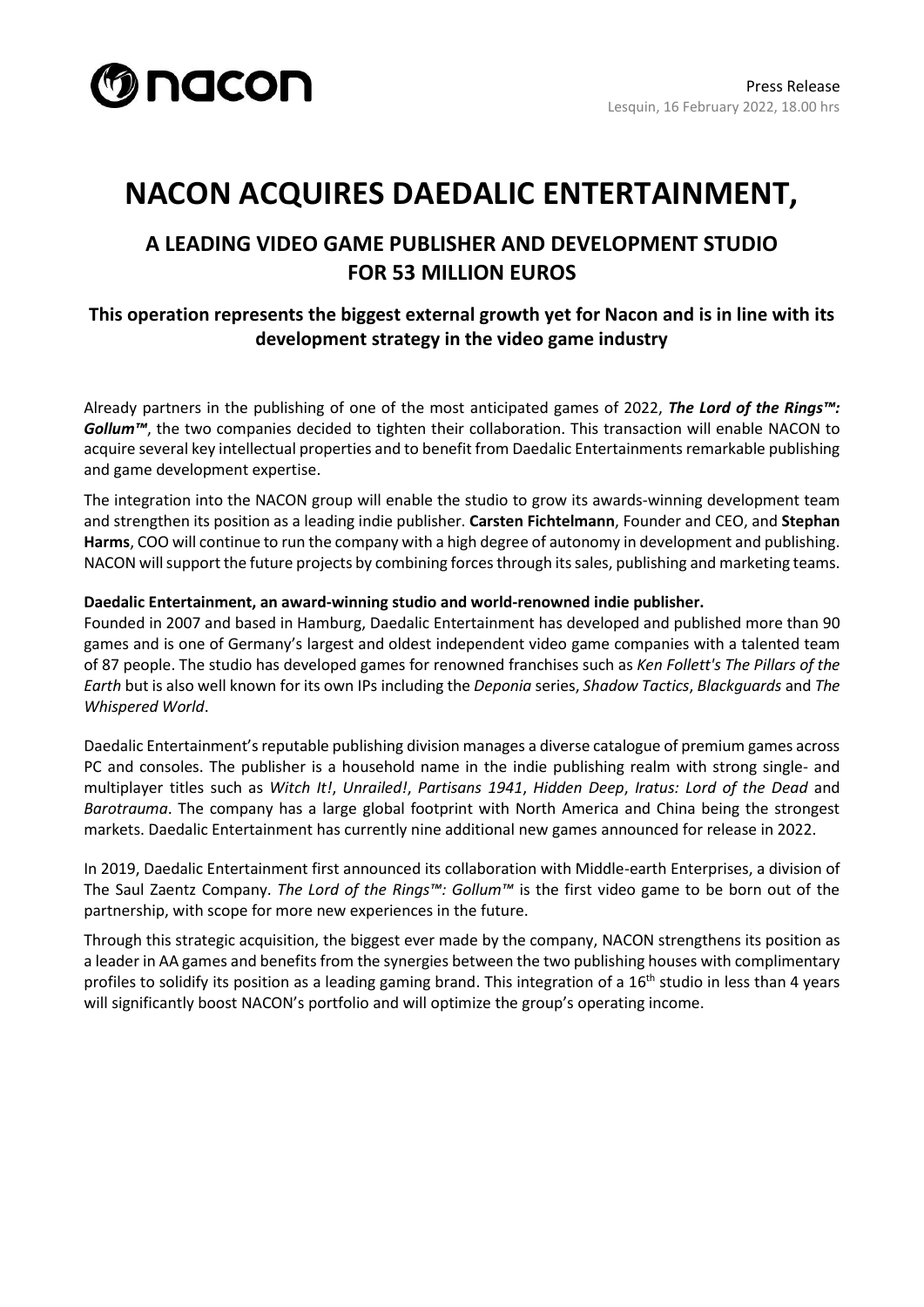

#### **Terms and conditions of the transaction**

The first step of the deal was the signature of a Letter of Intent with exclusivity of negotiation.

The acquisition of 100% of the share capital and voting rights of Daedalic Entertainment will have an overall maximum price of 53M€ on the basis of:

- a net price of 32M€ in cash upon signature;
- an earn-out payable for 100% in cash, based on performance until 2026

Final completion of the transaction is expected to take place in 2022, subject to usual conditions precedent.

The Board of Directors of NACON approved the completion of this transaction and will reconvene at the time of the final closing of the transaction.

*"We knew, through our current collaboration on Gollum, that NACON and Daedalic share the same values and the same objectives to deliver unique experiences to gamers. Therefore, it seemed logical to go further together and we're extremely happy of this acquisition. It represents a significant step in Nacon's strategy." says Alain Falc, Chairman and CEO of NACON.*

*"After eventful years in which we always came out on top, I feel proud looking back at the past 15 years and the development of the company. Daedalic Entertainment has established itself as a publisher and developer of exceptional games across various genres and on all relevant platforms and has cemented that position globally. Together with Nacon, we are now taking the next step to further develop our catalogue of games created by our own team as well as many incredible indie studios. We are looking back at a trusting and cooperative collaboration on The Lord of the Rings™: Gollum™ and forward to an even brighter future together." says Carsten Fichtelmann founder and CEO, Daedalic Entertainment.* 

\* \* \*

## **Next Publication :**

#### **Q4 2021/22 Sales: 25 April 2022,**

*Press release after close of the Paris stock exchange*

| <b>ABOUT NACON</b>                                                                                                               |                                                                                                                                                                                                                                                                                                                                                                                                                                         |
|----------------------------------------------------------------------------------------------------------------------------------|-----------------------------------------------------------------------------------------------------------------------------------------------------------------------------------------------------------------------------------------------------------------------------------------------------------------------------------------------------------------------------------------------------------------------------------------|
| 2020-21 ANNUAL SALES<br>177.8 M€                                                                                                 | NACON is a company of the BIGBEN Group founded in 2019 to optimize its know-how through strong<br>synergies in the video game market. By bringing together its 16 development studios, the publishing of AA<br>video games, the design and distribution of premium gaming devices, NACON focuses 30 years of expertise<br>at the service of players. This new unified business unit strengthens NACON's position in the market, enables |
| <b>HEADCOUNT</b><br>Over 800 employees                                                                                           | it to innovate by creating new unique competitive advantages.                                                                                                                                                                                                                                                                                                                                                                           |
| <b>INTERNATIONAL</b><br>20 subsidiaries and a distribution network<br>across 100 countries<br>https://corporate.nacongaming.com/ | Company listed on Euronext Paris, compartment B<br>ISIN: FR0013482791: Reuters: NACON.PA: Bloomberg: NACON:FP                                                                                                                                                                                                                                                                                                                           |
|                                                                                                                                  | <b>PRESS CONTACT</b><br>Cap Value – Gilles Broquelet gbroquelet@capvalue.fr - +33 1 80 81 50 01                                                                                                                                                                                                                                                                                                                                         |